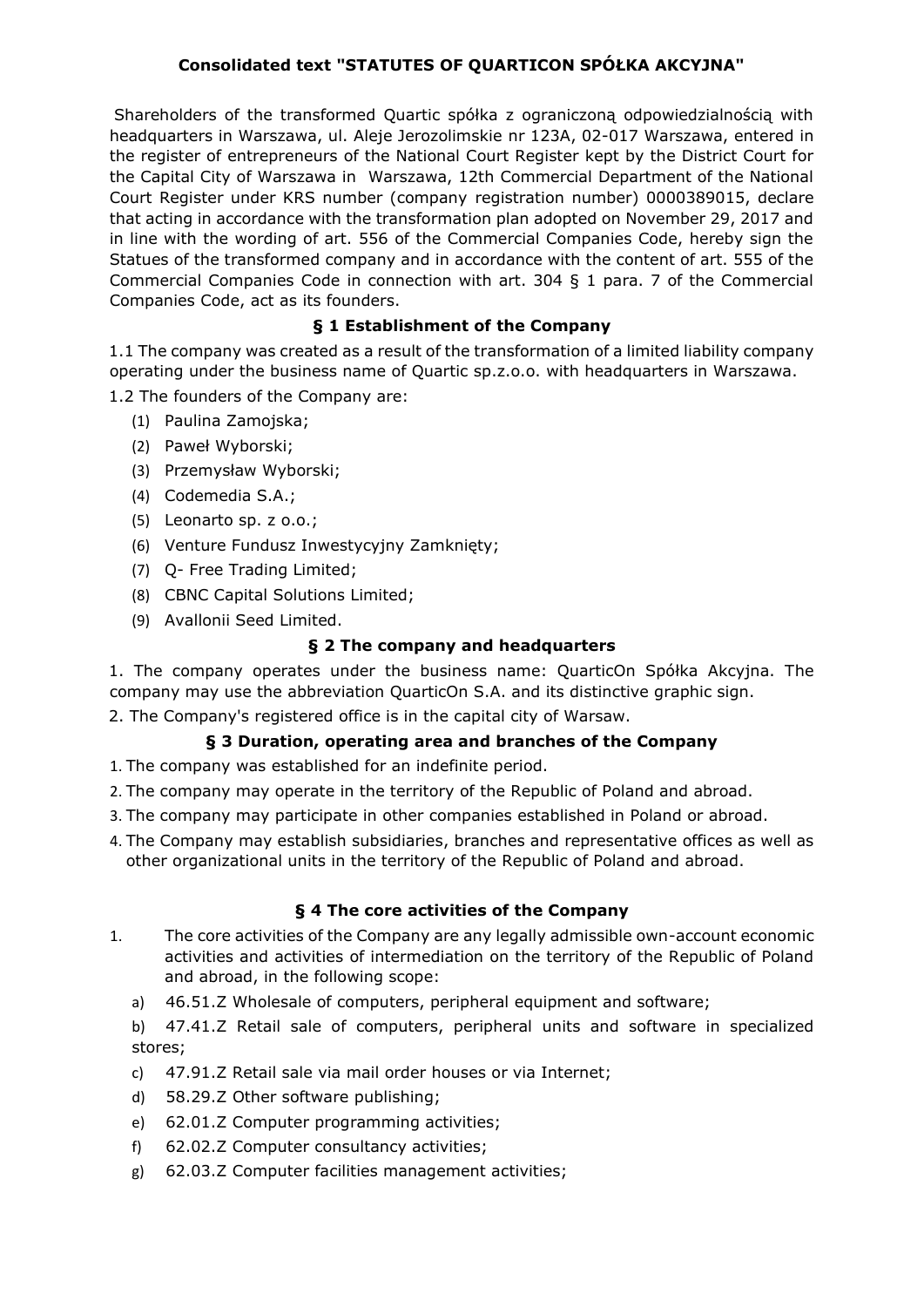- h) 62.09.Z Other information technology and computer service activities;
- i) 63.11.Z Data processing, hosting and related activities;
- j) 63.12.Z Web portals activities;
- k) 63.91.Z News agency activities;
- l) 63.99.Z Other information service activities elsewhere classified;

m) 70.10.Z Activities of head office and holding companies, excluding financial holding companies;

- n) 70.21.Z Public relations and communication activities;
- o) 70.22.Z Business and other management consultancy activities;
- p) 72.19.Z Other research and experimental development on natural sciences and engineering;
- q) 73.11.Z Advertising agencies activities;
- r) 73.12.A Intermediation in the sale of time and place on advertising aims in the radio and television;
- s) 73.12.B Intermediation in the sale of the place on advertising aims in printed media;

t) 73.12.C Intermediation in the sale of the place on advertising aims in electronic media (Internet);

- u) 73.12.D Intermediation in the sale of the place on advertising aims in other media;
- v) 73.20.Z Market research and public opinion polling;

w) 77.40.Z Leasing of intellectual property and similar products, except copyrighted works;

- x) 78.20.Z Temporary employment agency activities;
- y) 78.30.Z Other human resources provision activities;
- z) 82.30.Z Organisation of conventions and trade shows;
- aa) 85.59.B Other out-of-school forms of education, not elsewhere classified;
- bb) bb) 85.60.Z Educational support activities.
- 2. Activities which require getting a concession or permit will be carried out after obtaining them.

## **§ 5 Share capital**

1. The Company's share capital shall be PLN 241.560,00 PLN (two hundred forty one thousand five hundred and sixty zloty). Share capital divided into 2.415.600 (two million four hundred fifteen thousand six hundred) shares including:

- 1) 1,066,500 (one million sixty-six thousand and five hundred) Series A ordinary bearer shares with a nominal value of PLN 0.10 (10/100, ten groszy) each;
- 2) 50,556 (fifty thousand five hundred and fifty-six) Series B ordinary bearer shares with a nominal value of PLN 0.10 (ten groszy) each;
- 3) 17 (seventeen) Series C ordinary bearer shares with a nominal value of PLN 0.10 (ten groszy) each;
- 4) 152,927 (one hundred fifty two thousand and nine hundred twenty seven) Series D ordinary bearer shares with a nominal value of PLN 0.10 (ten groszy) each;
- 5) 118,200 (one hundred eighteen thousand and two hundred) Series E ordinary bearer shares with a nominal value of PLN 0.10 (ten groszy) each;
- 6) 16.100 (sixteen thousand and one hundred) Series F ordinary bearer shares with a nominal value of PLN 0.10 (ten groszy) each;
- 7) 998.300 (nine hundred ninety eight thousand three hundred) Series G ordinary bearer shares with a nominal value of PLN 0.10 (ten groszy) each;
- 8) 13.000 (thirteen thousand) Series J ordinary bearer shares with a nominal value of PLN 0.10 (ten groszy) each.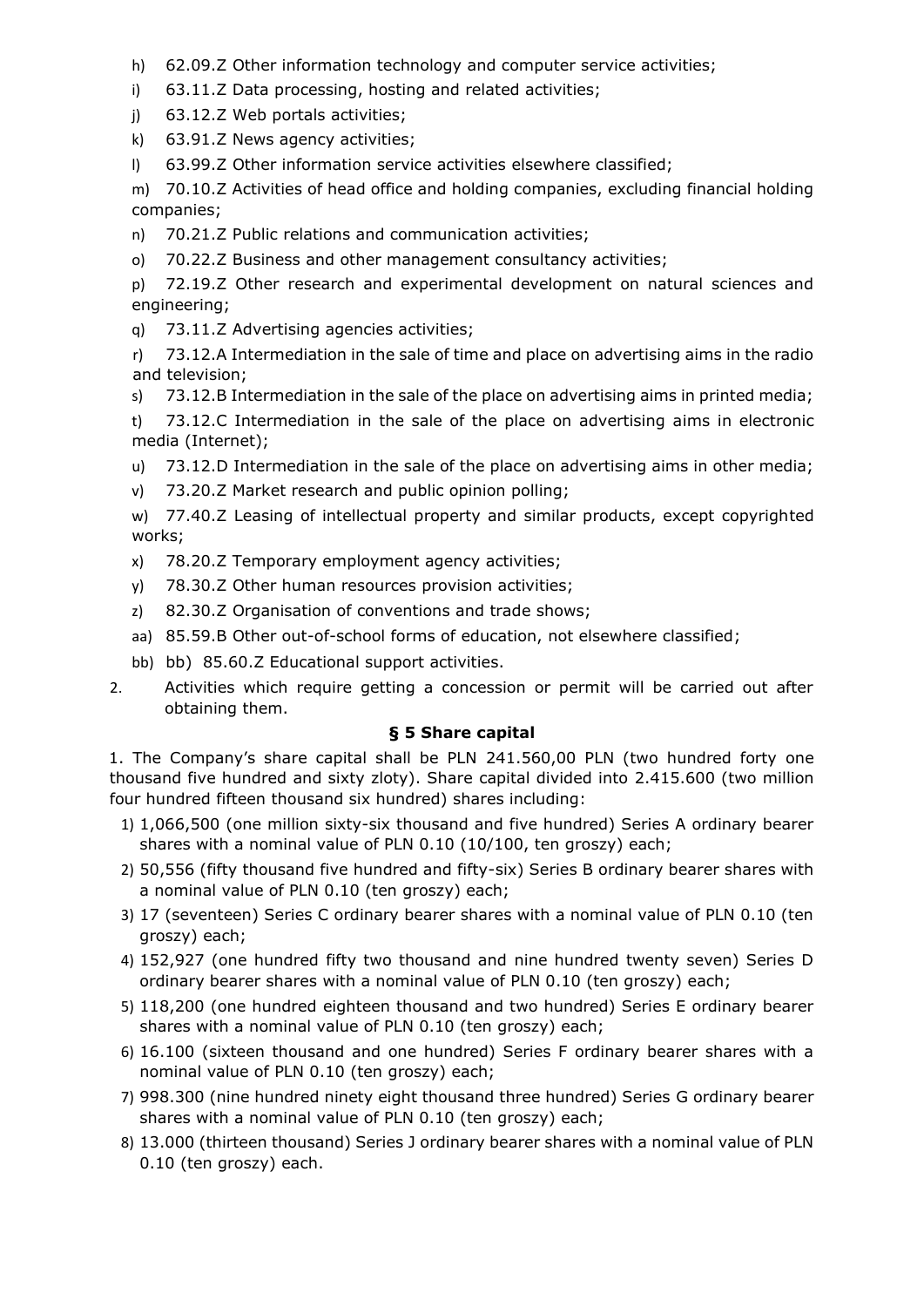2. The company was established as a result of transformation of the limited liability company Quartic, whose share capital was fully covered.

### **§ 5a**

1. The Management Board shall be authorised to increase the Company's share capital through one or several capital increases by no more than PLN 15,000.00 (fifteen thousand zloty) by issuing no more than 150,000 (one hundred and fifty thousand) new shares of the Company of the individual series.

2. The authorisation to increase the Company's share capital within the authorised share capital limit and to issue new shares within the limit set in  $\S$  1 (1) above shall be given for the period until 31 December 2020.

3. The Management Board shall require the Supervisory Board's approval for each increase in the Company's share capital within the authorised share capital limit set in  $\S$  1 (1) above.

4. Shares issued within the authorised share capital limit may be subscribed for against contributions in cash and in kind. Each Management Board's resolution on the issue of shares against contributions in kind shall require the Supervisory Board's approval.

5. Each Management Board's resolution on setting the issue price shall require the Supervisory Board's approval. The total issue price for all issues within the authorised share capital limit may not be lower than 80% of the current market price of the shares, calculated as the average share price for the month preceding the Management Board's resolution, rounded to the whole 10 groszy.

6. The Management Board shall be authorised to make any decisions required in respect of the share capital increase within the authorised share capital limit, and in particular to:

1) set the number of shares to be issued as a lot or series;

2) set the number of individuals to whom the individual stock issues will be offered;

- 3) set the subscription date(s), unless the subscription right is excluded;
- 4) amend the Articles of Association as required for increasing the Company's share capital within the authorised share capital limit, and for establishing the consolidated text which incorporates such amendments;
- 5) define any other terms in respect of share subscription;
- 6) have the shares dematerialised and to conclude Share Registration Agreements with Krajowy Depozyt Papierów Wartościowych S.A.;

7) have the shares floated through the NewConnect alternative trading system.

7. Subject to the Supervisory Board's approval, the Company's Management Board may deprive existing shareholders of their subscription rights to all or part of new shares (subscription rights) in relation to each share capital increase within the authorised share capital limit.

8. The Management Board's authorisation to increase the share capital within the authorised share capital limit shall be without prejudice to the General Meeting's right to effect an ordinary share capital increase while the Management Board is exercising that authorisation.

9. The purpose of increase the Company's share capital stated above can be only related to M&A projects.

## **§ 5b**

1. The Management Board shall be authorised to increase the Company's share capital through one or several capital increases by no more than PLN 25,000.00 (twenty five thousand zloty) by issuing no more than 250,000 (two hundred fifty thousand) new shares of the Company of the individual series (authorised share capital).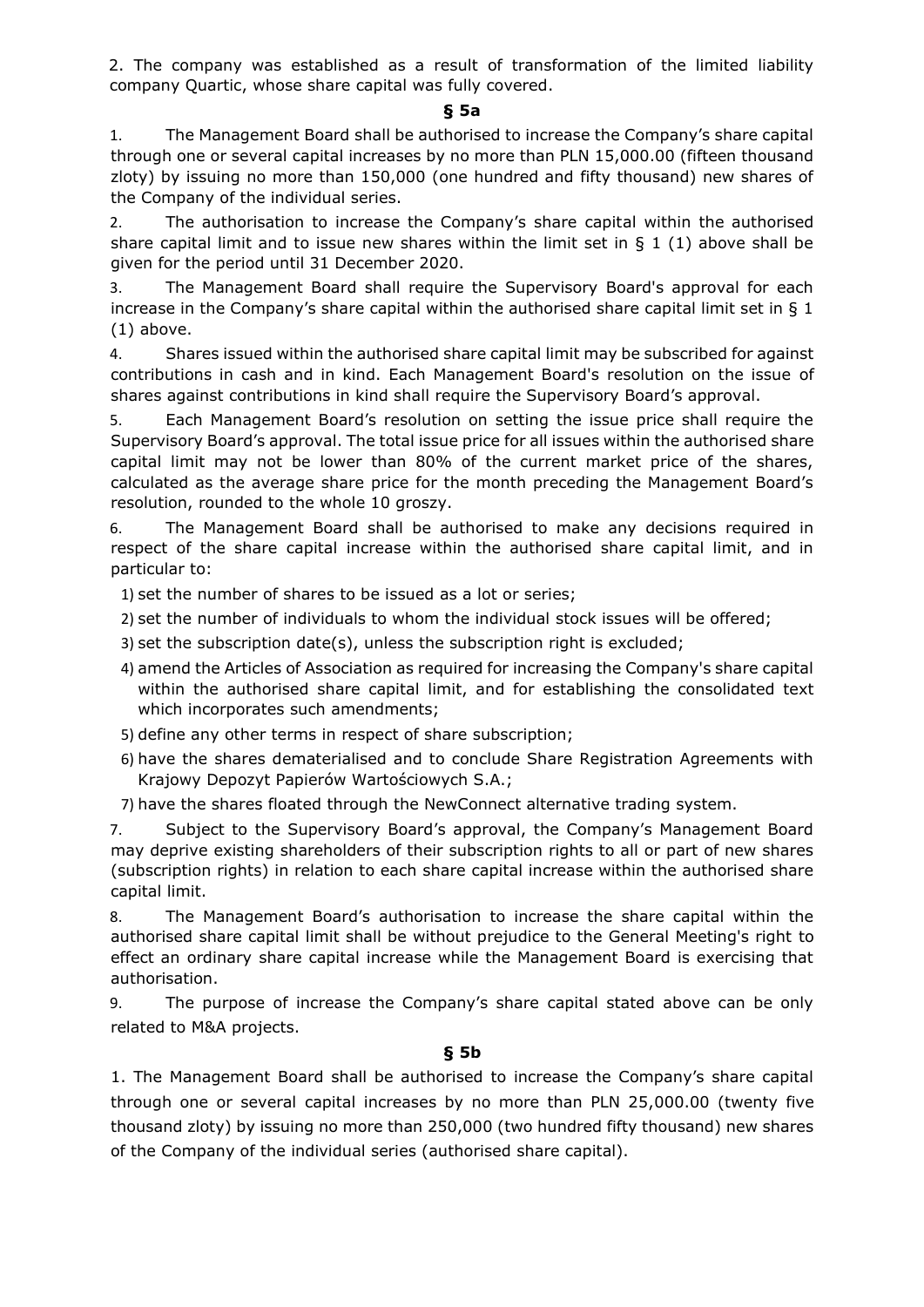2. The authorisation to increase the Company's share capital within the authorised share capital limit and to issue new shares within the limit set in  $\S 1$  (1) above shall be given for the period until 31 December 2021.

3. The Management Board shall require the Supervisory Board's approval for each increase in the Company's share capital within the authorised share capital limit set in  $\S 1$  (1) above. 4. Shares issued within the authorised share capital limit may be subscribed for against contributions in cash and in kind. Each Management Board's resolution on the issue of shares against contributions in kind shall require the Supervisory Board's approval.

5. Each Management Board's resolution on setting the issue price shall require the Supervisory Board's approval. The issue price for all issues within the authorised share capital limit may not be lower than 80% of the current market price of the shares, calculated as the average share price for the month preceding the Management Board's resolution, rounded to the whole 10 groszy.

6. The Management Board shall be authorised to make any decisions required in respect of the share capital increase within the authorised share capital limit, and in particular to: 1) set the number of shares to be issued as series;

2) set the number of individuals to whom the individual stock issues will be offered;

3) set the subscription date(s), unless the subscription right is excluded;

4) amend the Articles of Association as required for increasing the Company's share capital within the authorised share capital limit, and for establishing the consolidated text which incorporates such amendments;

5) define any other terms in respect of share subscription;

6) have the shares dematerialised and to conclude with Krajowy Depozyt Papierów Wartościowych S.A. Share Registration Agreements; agreements for keeping a register of shareholders or other agreements;

7) have the shares floated through the NewConnect alternative trading system.

7. Subject to the Supervisory Board's approval, the Company's Management Board may deprive existing shareholders of their subscription rights to all or part of new shares (subscription rights) in relation to each share capital increase within the authorised share capital limit.

8. The Management Board's authorisation to increase the share capital within the authorised share capital limit shall be without prejudice to the General Meeting's right to effect an ordinary share capital increase while the Management Board is exercising that authorisation.

# **§ 6 Types of shares**

1. Shares may be registered shares or bearer shares.

- 2. The change of registered shares into bearer shares is made on the basis of a resolution of the Management Board of the Company, if the Management Board accepts the application submitted by the shareholder for such change. A resolution on the change of registered shares held by a Management Board Member for bearer shares is taken by the Supervisory Board.
- 3. Bearer shares cannot be changed into registered shares.
- 4. Shares may be issued in collective share certificates.

# **§ 7 Bonds**

The company may issue bonds, including bonds with pre-emption right and bonds convertible into shares of the Company.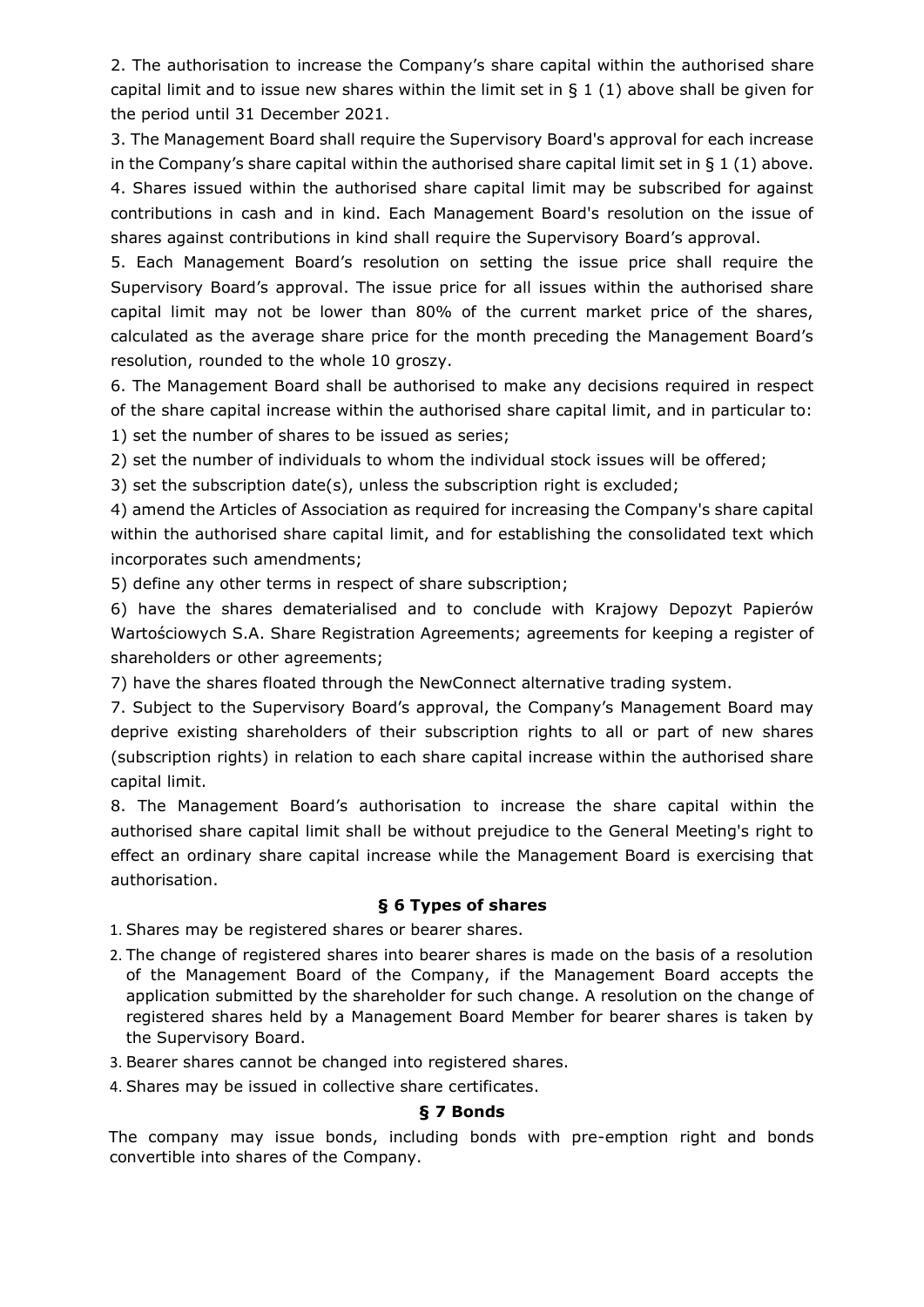- 1. The company may redeem its own shares.
- 2. The shares may be redeemed with the consent of the shareholder through its acquisition by the Company (voluntary redemption).
- 3. The shareholder whose shares are to be redeemed is entitled to remuneration in the amount not lower than the value attributable to the net assets shares, indicated in the financial statements for the last financial year, minus the amount allocated for distribution among shareholders.
- 4. With the consent of the shareholder, the shares may be redeemed without remuneration.

## **§ 9 Share capital increase**

- 1. The share capital may be increased pursuant to a relevant resolution of the General Meeting.
- 2. Cash and in-kind contributions may be made to the increased capital.
- 3. By the resolution of the General Meeting on changing the Company's Statute, shareholders may increase the share capital of the Company by allocating funds from supplementary capital or reserve capitals (funds) created from the Company's profit (increase of the share capital from the Company's funds). In the event of such an increase, the new shares shall be rewarded to existing shareholders in relation to their previous participation and they do not require subscription.
- 4. Existing shareholders have priority in taking up shares in the increased share capital of the Company in relation to the number of held shares.
- 5. In the interest of the Company, the General Meeting may deprive existing shareholders of the preemption right to acquire shares in the increased share capital of the Company in whole or in part.

#### **§ 9<sup>1</sup>**

The share capital of the Company has been conditionally increased by an amount not exceeding PLN 15,229.70 (in words: fifteen thousand two hundred and ninety-two zlotys and 70/100) by issuing no more than 152.927 (in words: one hundred and fifty-two thousand nine hundred and twenty-seven) D series regular bearer shares with a par value of 0.10 (say: ten groszy) each. Only holders of Series A Subscription Warrants are entitled to subscribe for series D shares

## **§ 10 Bodies of the company the company**

The Company's bodies are:

- (1) The General Meeting;
- (2) The Supervisory Board;
- (3) The Management Board.

## **§ 11 The General Meeting**

- 1. General Meetings Convening.
	- 1) General Meetings may be ordinary or extraordinary.
	- 2) Ordinary General Meetings are convened by the Management Board each year, at the latest 6 (six) months after the end of the financial year of the Company.
	- 3) Extraordinary General Meetings are convened by the Management Board in order to consider the issues on which it is required to adopt an immediate resolution by the shareholders. At the written request of shareholders representing at least 1/20 of the share capital of the Company, the Management Board is also obliged to convene the Extraordinary General Meeting within two weeks from the delivery of the request to convene such General Meeting in writing.
	- 4) The Extraordinary General Meeting is also convened by the Management Board at the request of a shareholder or shareholders representing at least one twentieth of the share capital. The Extraordinary General Meeting may also be convened by the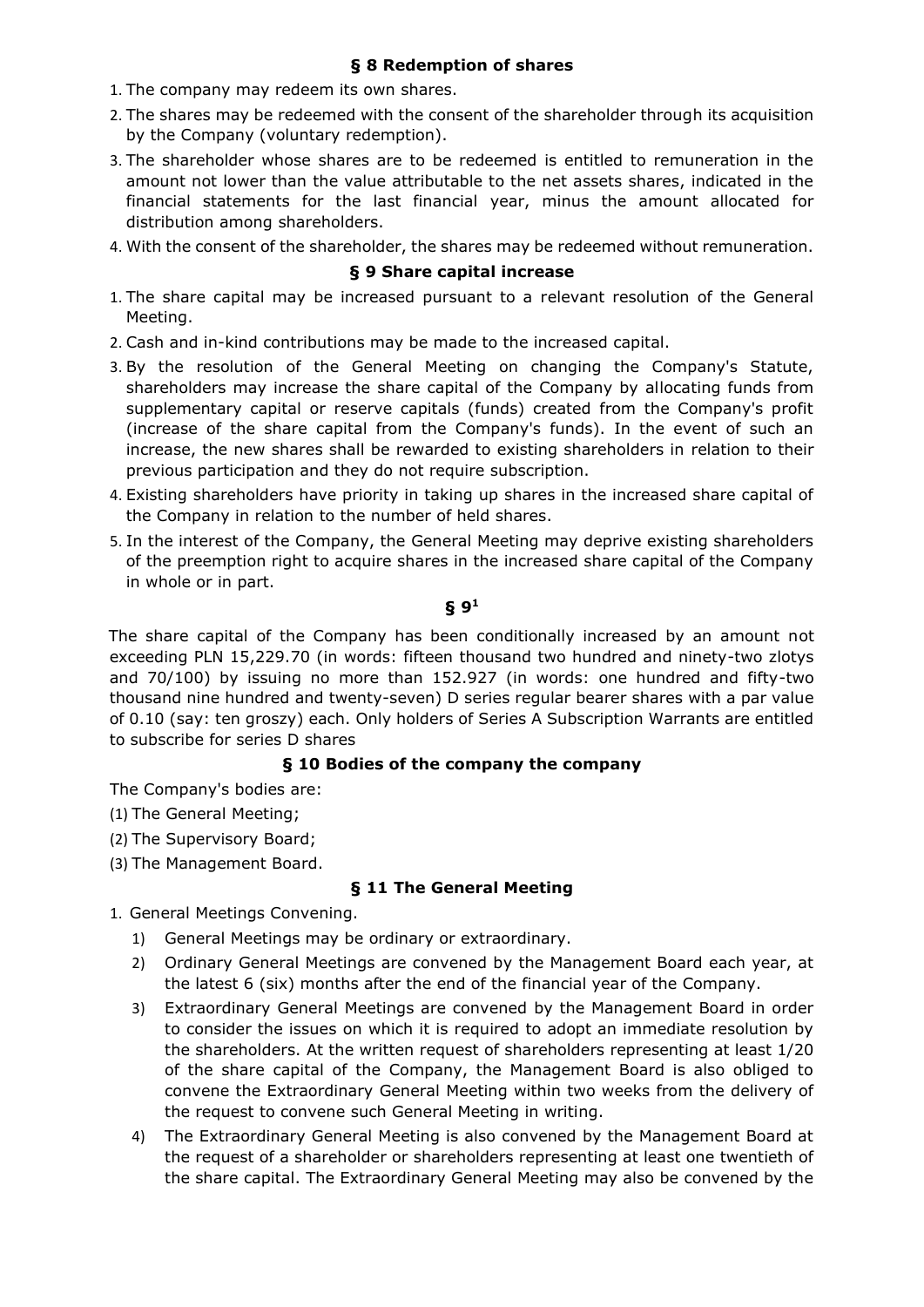Supervisory Board when the Supervisory Board or shareholders representing at least half of the share capital or at least a half of all votes in the Company deem it desirable.

- 5) Each of the Company's shareholders may submit draft resolutions regarding matters included in the agenda during the General Meeting.
- 6) In matters not covered by the agenda, no resolution may be adopted, unless the entire share capital is represented at the General Meeting and none of those present has objected to the adoption of the resolution.
- 7) Resolutions may be adopted despite the fact that the General Meeting has not been formally convened, if the entire share capital is represented, and none of those present has objected to the holding of the General Meeting or including specific matters in its agenda.
- 8) General Meetings are held at the registered offices of the Company, in Warsaw, Wrocław, Gdynia, Gdańsk, Kraków, Katowice, Poznań.
- 2. Participation in the General Meeting.
	- 1) A shareholder may participate in the General Meeting and exercise the right to vote in person or through a proxy.
	- 2) Members of the Management Board and the Supervisory Board have the right to participate in the General Meeting.
- 3. Voting.
	- 1) Resolutions are adopted by an absolute majority of votes except as otherwise provided in the provisions of these Statutes or the provisions of the Commercial Companies Code.
	- 2) Voting is open, secret voting is applied with respect to elections and motions regarding dismissal of members of the Company's bodies or liquidators, or to hold them liable, as well as in personal matters. In addition, a secret voting must be applied at the request of at least one shareholder present or represented at the General Meeting.
- 4. Competences of the General Meeting.

The competences of the General Meeting include the matters indicated in the Commercial Companies Code and the Statutes, in particular regarding:

- a) consideration and approval of the Management Board's report on the Company's operations, financial statements for the previous financial year and the acknowledgment of the fulfilment of duties by members of the Company's bodies;
- b) claims for compensation for damage arising from the establishment of the Company or Management

Board or Supervisory Board;

c) the allocation and distribution of the Company's profit, dividend payment, loss coverage and the decisions on the amount of write-offs for capital and funds; d) changes to the Statues of the Company;

- e) disposal or lease of the enterprise of the Company or its organized part;
- f) purchase and sale of real estate, perpetual usufruct or share in real estate or in perpetual usufruct right;
- g) merger, division or transformation of the Company;
- h) creation, use and liquidation of promotion-related funds and reserve and supplementary capital;
- i) dissolution of the Company, opening its liquidation and selection of the liquidator;
- j) acquisition or subscription of its own shares by the Company;
- k) establishment of other commercial law companies by the Company;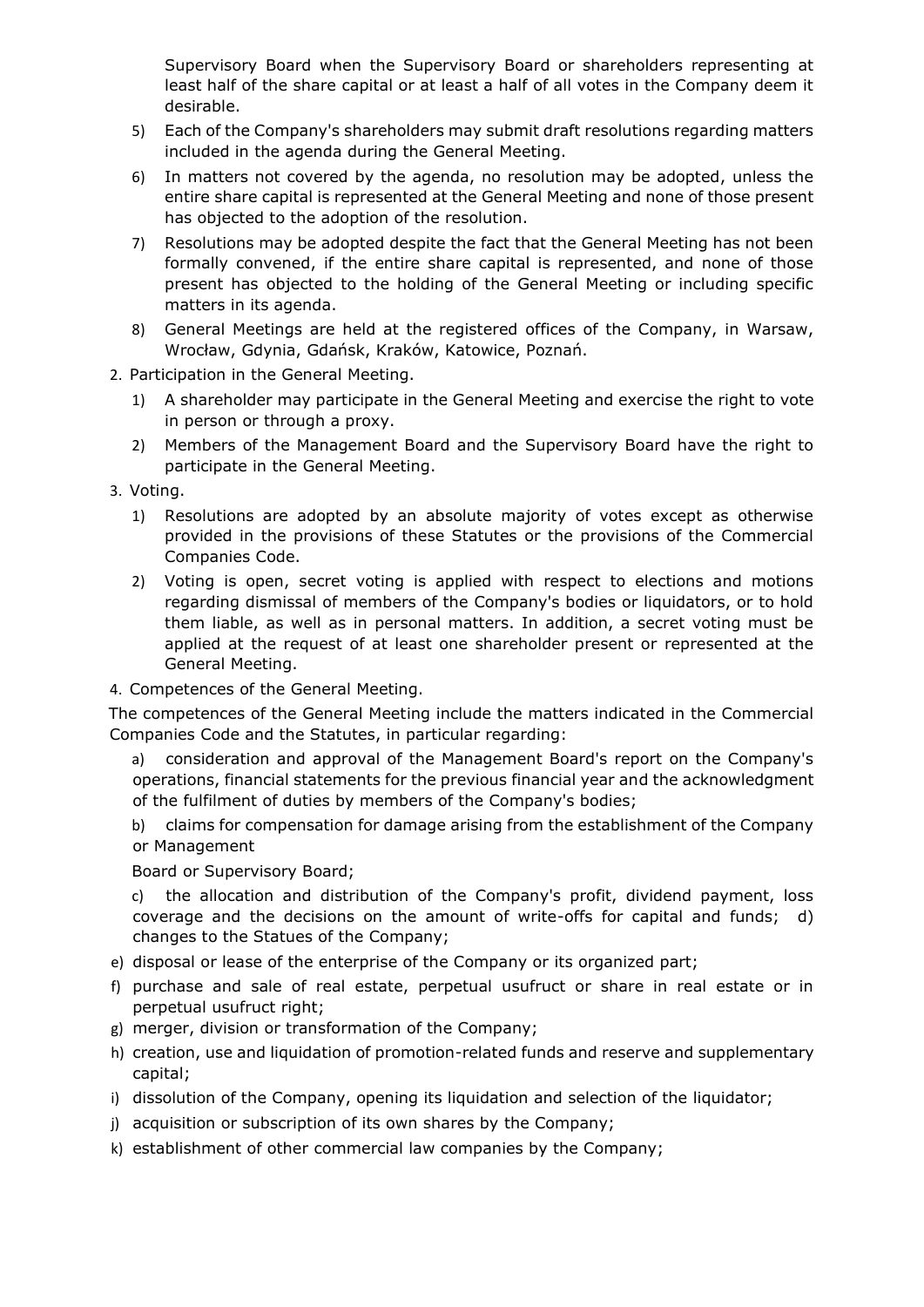- l) adoption of a resolution regarding the continuation of the Company's operations in a situation where the balance sheet prepared by the Management Board shows a loss exceeding the sum of supplementary and reserve capitals and a half of the share capital;
- m) determination of the remuneration of Supervisory Board members;
- n) increase and decrease of the Company's share capital;
- o) redemption the Company's shares;
- p) change of the core activities of the Company;
- q) introduction of the Company's shares to trading on a regulated market or to an alternative trading system;
- r) other matters included in the agenda of the General Meeting.
- 5. Organization and order of the General Meeting.
	- 1) The General Meeting is opened by the Chairman of the Supervisory Board or his deputy, and then the Chairman of the General Meeting is elected from among those entitled to participate in the General Meeting. In the absence of such persons, the General Meeting is opened by the President of the Management Board or a person appointed by the Management Board.
	- 2) The detailed rules of the organization and the order of the General Meeting are set out in the regulations adopted by the General Meeting. Until the adoption of the abovementioned Regulations, the General Meeting operates in accordance with the provisions of these Statutes and the law.

## **§ 12 Supervisory Board**

1. The Supervisory Board consists of 5 (five) to 7 (seven) members appointed in the following manner:

- a) Venture Fundusz Inwestycyjny Zamknięty with its registered office in Warsaw, as long as it holds at least 10% of shares in the share capital of the Company, appoints 1 (one) member of the Supervisory Board;
- b) Paweł Wyborski, as long as he holds at least 5% of shares in the share capital of the Company, appoints
- 1 (one) member of the Supervisory Board;

c) The General Meeting of the Company appoints other members of the Supervisory Board and determines their number.

2. Members of the Supervisory Board are appointed for a joint, five-year term.

2 1 . In the event of death or resignation of a member of the Supervisory Board before the end of the term of office, the remaining members of the Supervisory Board may, by cooptioning, appoint a new member by an absolute majority of votes, who shall carry out his/her duties until the member of the Supervisory Board has been elected by the entity entitled to appoint the replaced member of Supervisory Board (pursuant to the provisions of section 1 above), however for not longer period than until the expiration of the term of office of his predecessor.

- 3. To the extent that the members of the Supervisory Board referred to in para. 1 letter. a and b will not be appointed in the manner specified above within 14 days from the occurrence of the event causing the need to complete the composition of the Supervisory Board, the right to appoint them is entitled to the General Meeting by an absolute majority of votes.
- 4. Members of the Supervisory Board appointed in the manner specified in para. 1 letters a) -c) may be dismissed by persons entitled to appoint them.
- 5. The powers of the Supervisory Board include, in particular:
	- a) exercising permanent supervision over the Company's operations;
	- b) examining the Company's financial statements and the Management Board's report regarding both compliance with the books and documents as well as the factual status;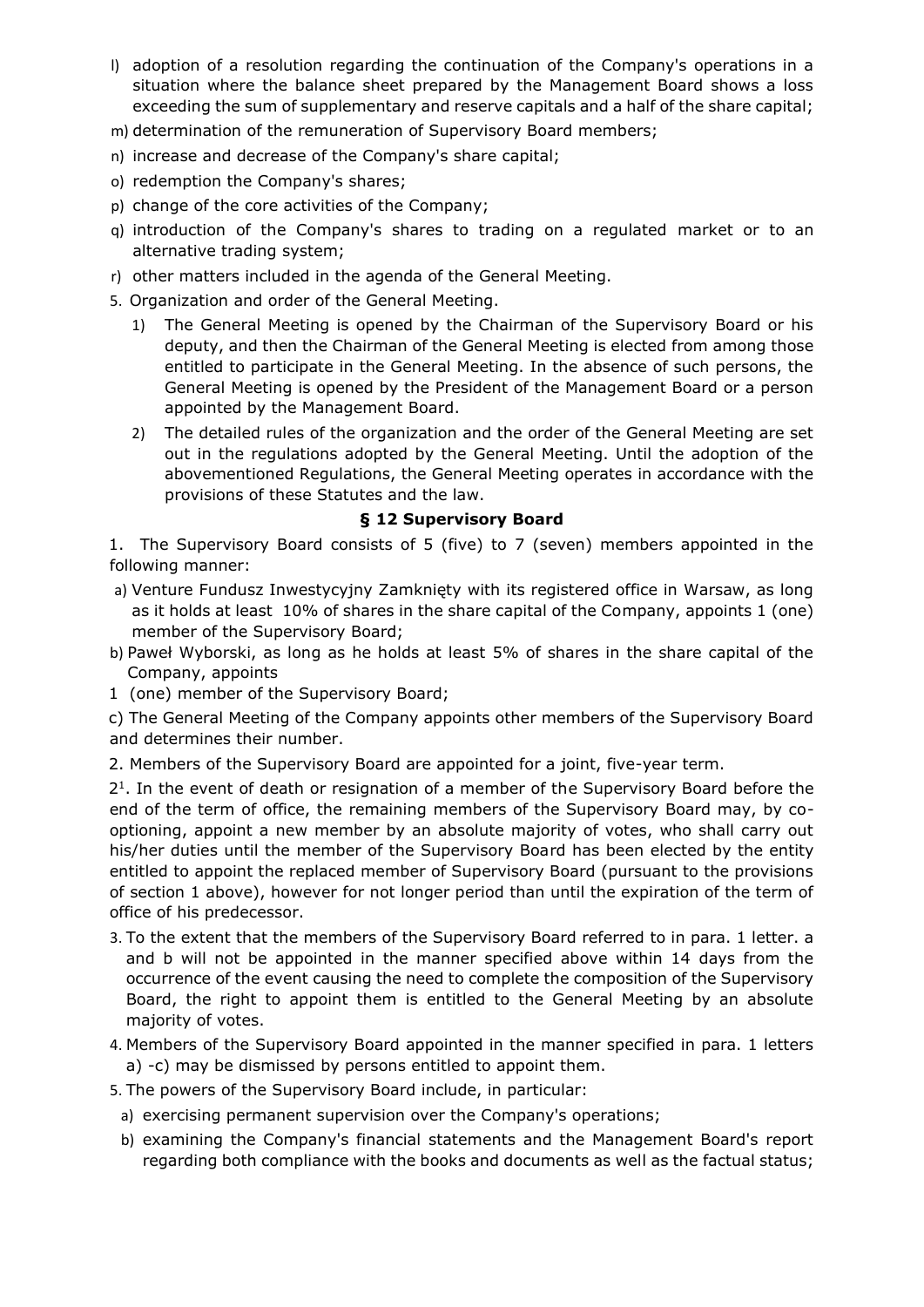- c) examining the Management Board's proposals regarding the distribution of profit and coverage of losses;
- d) submitting an annual written report on the results of the above audit to the General Meeting;
- e) appointing and dismissing Management Board members, subject to the provisions of § 13 para. 2;
- f) approving annual budgets, quarterly budget modifications and any other changes to the budget, financial plan and its implementation schedule as well as recovery plans;
- g) consenting to the sale or purchase of assets by the Company or to expenditures exceeding PLN 300,000 (in words: three hundred thousand zlotys 0/100), unless they have been included in the Company's budget;
- h) consenting to incurring liabilities by the Company, including off-balance sheet liabilities, with a oneoff value, and in the case of periodical or continuous liabilities with a value in the period of 12(twelve) consecutive months, exceeding PLN 300,000 (in words: three hundred thousand zlotys 0/100), excluding liabilities resulting from contracts with clients of the Company;
- i) granting a license to another entity to use software relevant to the Company's operations, excluding nonexclusive and non-transferable licenses granted by the Company as part of its day-to-day operations to entities for which the Company provides services and excluding licenses granted to companies belonging to the same capital group as the Company within the meaning of the Act of February 16, 2007 on competition and consumer protection; In particular, he granting of a license authorizing the licensee to provide services competing with the services provided by the Company to third parties requires the consent of the Supervisory Board;
- j) disposing any intellectual property rights entitled to the Company;
- k) acquiring, purchasing, encumbering or disposing the Company's shareholding rights to any other entity, with the exception of shares in companies in which the Company holds 100% of shares in the share capital and with the exception of taking up new shares in companies being subsidiaries to the Company;
- l) selecting an auditing company or a statutory auditor to audit the Company's financial statements or perform a mid-term review;
- m) consenting to the appointment of a proxy or to granting general authorization by the Company;
- n) consenting to the Company's conclusion of an agreement, not provided for in the Company's budget, other than within the retail sales conducted by the Company, with an Affiliate (spouse or a person being in cohabitation with a given person, a relative or relation, adopted or adopting person, a person under custody or guardianship, as well as any entity that is directly or indirectly under the control of a given person, while an entity under control is to be understood as an entity over whom a given person has taken control within the meaning of Article 4 (4) of the Act of February 16, 2007 on Competition and Consumer Protection (Journal of Laws of 2007, No. 50, item 331, as amended) and an entity that is a related company within the meaning of the Commercial Companies Code or Entities Affiliated with the Company, with Shareholders, members of the Management Board, members of the Supervisory Board or proxy, regardless of value. A member of the Supervisory Board does not participate in the voting on the subject of consent referred to in the preceding sentence, if it concerns a contract between an Affiliate and this member;
- o) consenting to the Company's conclusion of an agreement with a member of the Management Board, members of the Supervisory Board or a proxy, regardless of value. A member of the Supervisory Board does not participate in the voting on the subject of consent, referred to in the preceding sentence, if it concerns a contract with him or a Affiliate related to him;
- p) adopting and making any changes to the regulations of the Supervisory Board;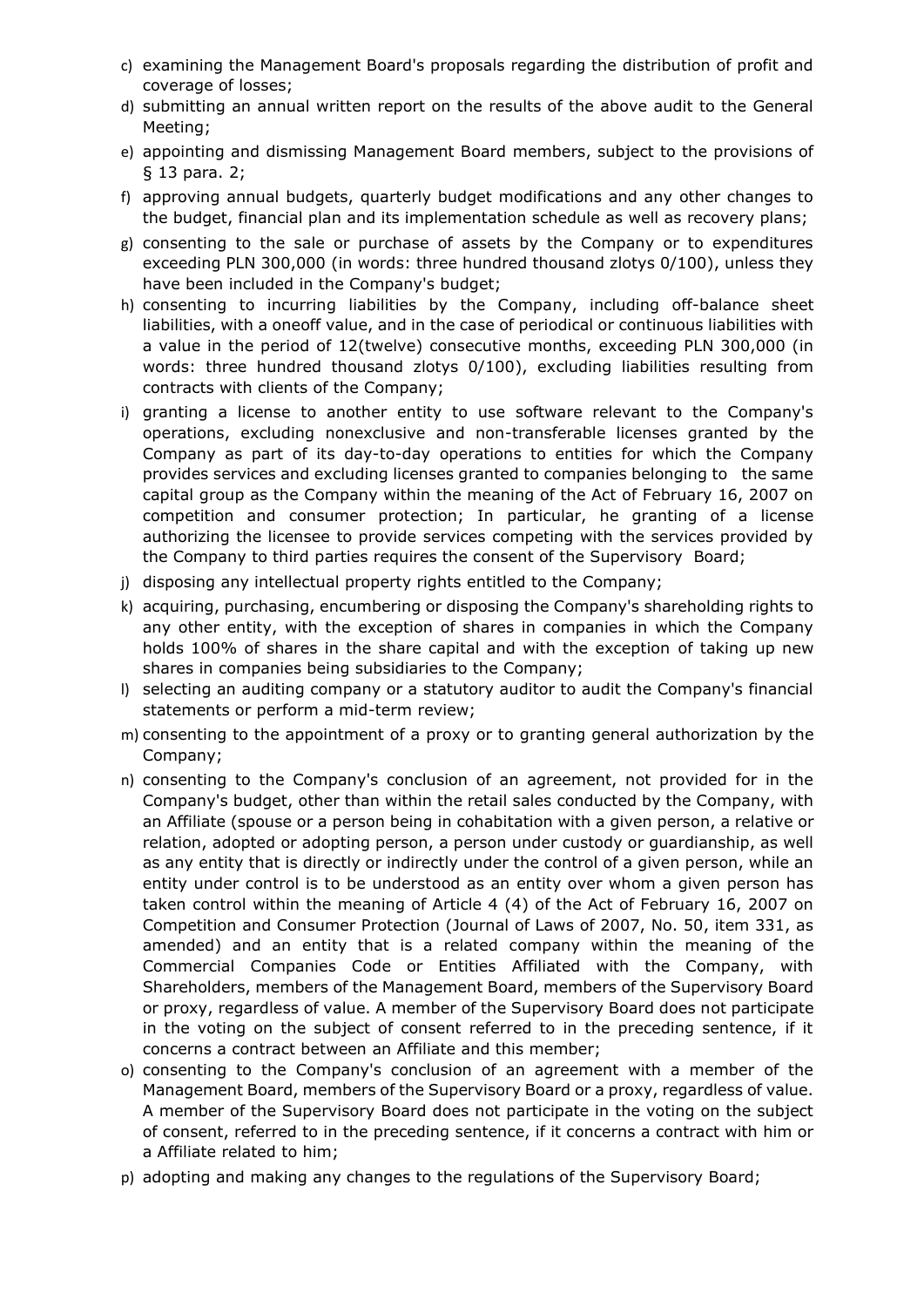- q) determining and changing the rules for remunerating Management Board members;
- r) consenting to disbursement of interim dividends;
- s) adopting and amending the Management Board's regulations;
- t) consenting to lease or encumber any tangible or intangible assets of the Company with a value of over PLN 300,000 (in words: three hundred thousand zlotys 0/100) in any way.
- 6. The Supervisory Board may adopt binding resolutions if all its members have been invited to the meeting of the Board and at least half of its members take part in the meeting. The Supervisory Board may also adopt resolutions without formally convening a meeting if all members of the Supervisory Board are present at the meeting and none of them objects to holding a meeting of the Supervisory Board.
- 7. Members of the Supervisory Board may participate in the adoption of resolutions of the Supervisory Board by voting in writing through another member of the Supervisory Board. The Supervisory Board may also adopt resolutions in writing or using means of direct remote communication such as e-mail (e-mail), fax or telephone.
- 8. The Supervisory Board shall meet as often as necessary, but not less frequently than three times in the financial year.
- 9. Persons invited by the members of the Supervisory Board may participate in meetings of the Supervisory Board without the right to vote.
- 10. Members of the Supervisory Board may perform their functions for remuneration if so decided by the General Meeting.
- 11. Regulations of the Supervisory Board are adopted by the General Meeting.

## **§ 13 Management**

- 1. The Management Board handles the affairs of the Company and represents the Company.
- 2. The Management Board consists of 1 (one) to 3 (three) members, while the right to appoint 1 (one) member of the Management Board acting as a Member of the Management Board - Financial Director (responsible for financial matters) is entitled to Venture Fundusz Inwestycyjny Zamknięty. The remaining members of the Management Board are appointed by the Supervisory Board.
- 3. Members of the Management Board are appointed for a period of 5 years. The mandate of a Management Board member also expires upon his death, resignation or dismissal.
- 4. The right to dismiss a Member of the Management Board Financial Director (responsible for financial matters) from the function performed by him is only entitled to Venture Fundusz Inwestycyjny Zamknięty.
- 5. In the resolution appointing Members of the Management Board, the Supervisory Board designates the President of the Management Board or the Vice-President of the Management Board.

5 1 . In the case of an equal number of votes when adopting Management Board resolutions, the vote of the President of the Management Board is decisive.

- 6. In matters of:
	- a) incurring liabilities of a one-off value, and in the case of obligations of a temporary or continuous nature, with a value of at least PLN 100,000.00 (one hundred thousand PLN 00/100) in the period of twelve (twelve) consecutive months;
	- b) incurring contingent liabilities for granting warranties, issuing bills of exchange, and granting a guarantee,
	- c) acquiring shares, stocks or other shares in other entities;
	- d) selling assets with a value exceeding PLN 40,000.00 (forty thousand PLN 00/100) as part of one or several related transactions;
	- e) loans;